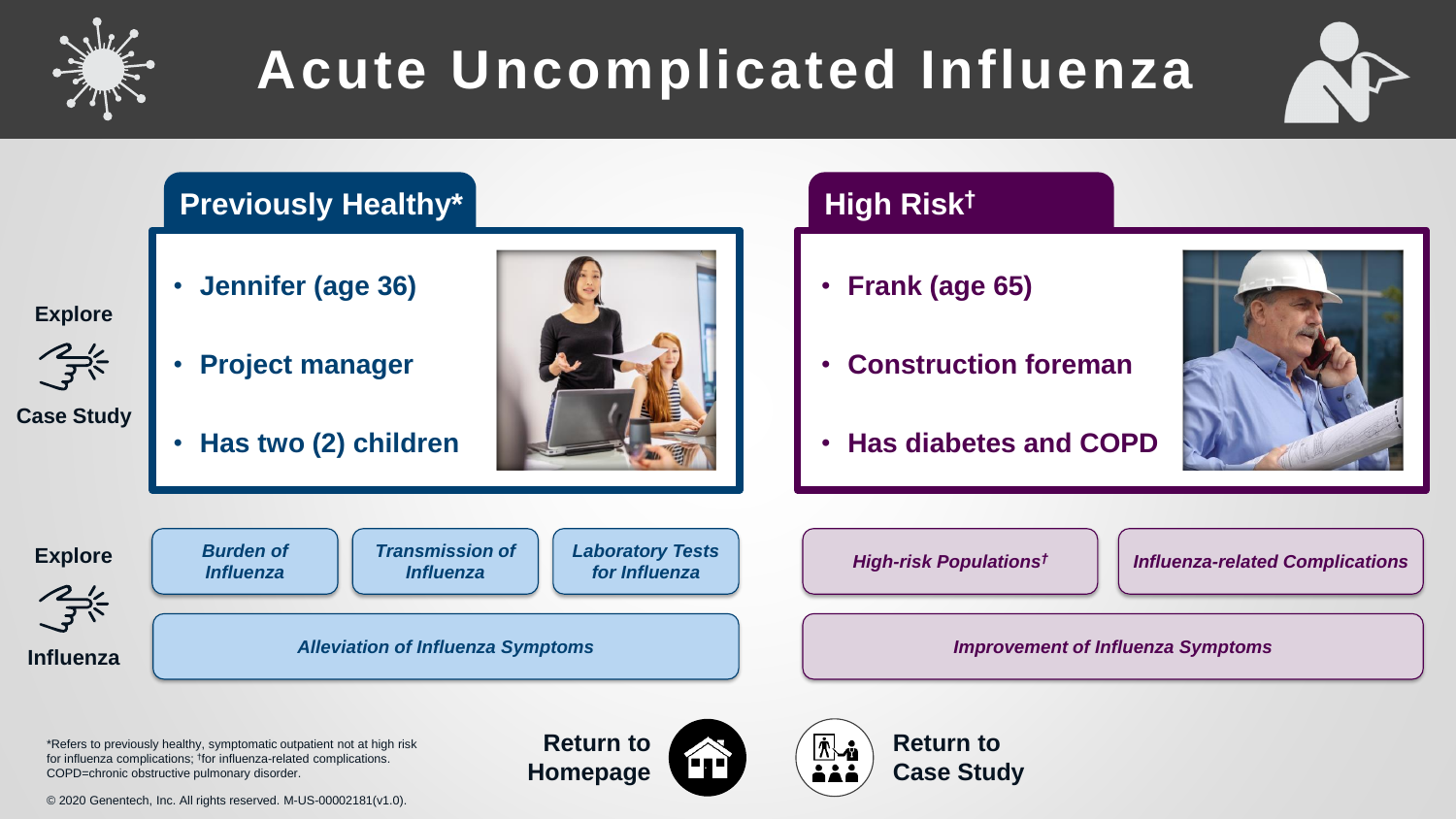### <span id="page-1-0"></span>**CASE DETAILS**

- Age 36; Project manager
- Has two boys (aged 3 and 6)
- Woke up with a fever and congestion
- Cases of influenza have been reported at her office

### **DISEASE COURSE**

- Viral testing (RIDT) confirms presence of influenza
- **Treated with an antiviral**

\*Refers to previously healthy, symptomatic outpatient not at high risk for influenza complications RIDT=rapid influenza diagnostic test.



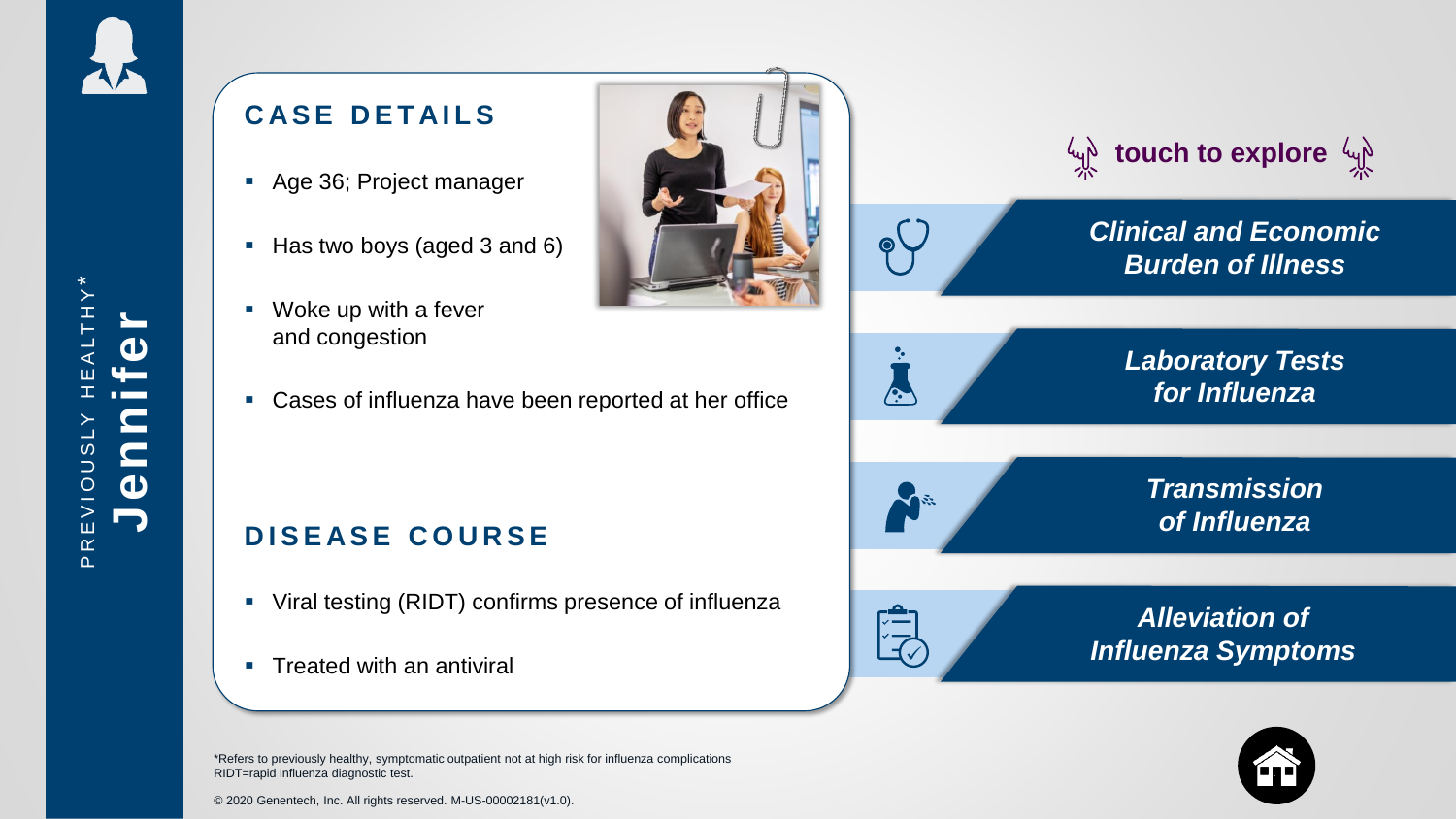### <span id="page-2-0"></span>**Seasonal Influenza Has a Significant Clinical and Economic Burden**

**Clinical Burden of Illness**



**Economic Burden of Illness**





 From 2010–2019, the CDC estimates that the **annual clinical burden** of seasonal influenza ranged from<sup>2</sup>:



 As a result of influenza infection, there are an annual estimated:



**Influenza epidemics are estimated** to cost the US economy

#### *≈\$87 billion/year*

in illness (but not medically attended), outpatient visits, hospitalizations, mortality, and time lost from work or premature death<sup>5,†</sup>

\*Data from 2012–2013. Statistic from an outside organization. Genentech does not endorse or review the content of external sites; † total cost is the sum of all medical costs, loss of earnings due to lost productivity from illness (for recovered cases), and loss of earnings due to lost productivity from premature death. CDC=Centers for Disease Control and Prevention; HCP=healthcare provider. 1. http://www.nfid.org/influenza; 2. https://www.cdc.gov/flu/about/burden/index.html; 3. https://www.cdc.gov/niosh/topics/flu/activities.html; 4. Walgreens 2013 Flu Impact Report. https://www.multivu.com/players/English/62923-walgreens-flu-season2013/links/62923-2013-Flu-Impact-Survey-10-11-13.pdf. Sites accessed February 4, 2020; 5. Molinari NA et al. *Vaccine*. 2007;25:5086-5096.

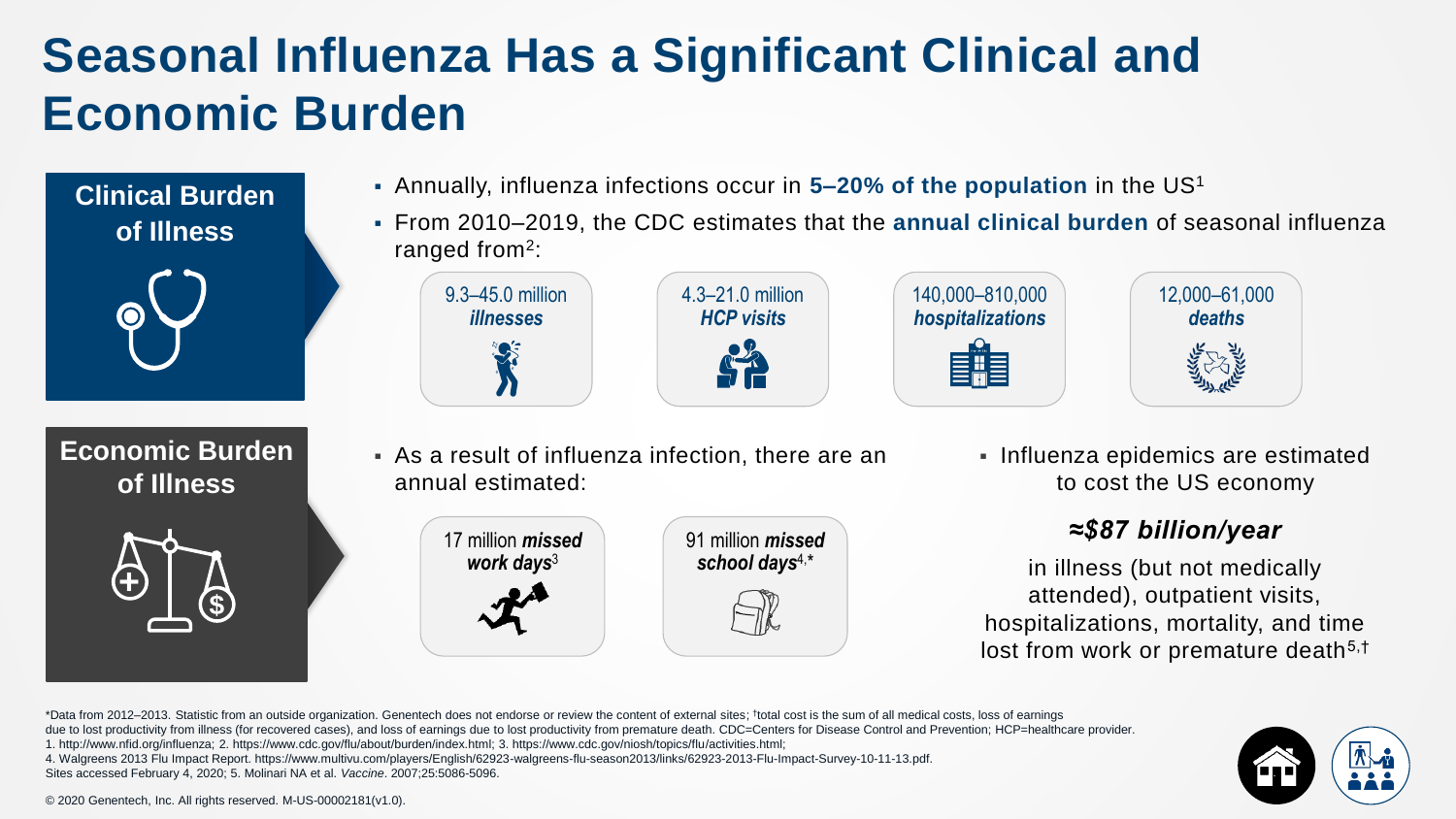### <span id="page-3-0"></span>**Laboratory Tests for Influenza**

• *A positive rapid influenza diagnostic test (RIDT) is likely to indicate influenza infection* 

*Recommendation<sup>1</sup>* • *Influenza can be diagnosed based on symptoms and clinical judgment alone*

|                                    |                               | <b>Test Time</b>           | <b>Sensitivity</b>        |                                                |
|------------------------------------|-------------------------------|----------------------------|---------------------------|------------------------------------------------|
|                                    | <b>Traditional RIDT</b>       | $<$ 15 min <sup>2</sup>    | Moderate <sup>3</sup>     | <b>Most commonly</b><br>used test <sup>4</sup> |
| <b>Antigen detection</b>           | Immunofluorescence (IFA, DFA) | $1 - 4 h2$                 | Variable <sup>3,5-7</sup> |                                                |
| PAIDA<br><b>Nucleic acid-based</b> | RT-PCR                        | $1 - 8 h2$                 | High $3,8*$               |                                                |
|                                    | Rapid Molecular Assay (NAAT)  | $15 - 30$ min <sup>2</sup> | High <sup>9</sup>         |                                                |
|                                    | Conventional                  | $3 - 10 d^2$               | High <sup>3</sup>         |                                                |
| <b>Viral cell culture</b>          | Rapid                         | $1 - 3 d2$                 | High <sup>3</sup>         |                                                |

\*Most accurate and sensitive test.

CDC=Centers for Disease Control and Prevention; d=days; DFA=direct fluorescent antibody; h=hours; IFA=indirect fluorescent antibody; min=minutes; NAAT=nucleic acid amplification test; RT-PCR=reverse transcription polymeras 1. https://www.cdc.gov/flu/symptoms/testing.htm. Accessed February 3, 2020; 2. https://www.cdc.gov/flu/professionals/diagnosis/table-testing-methods.htm.

Accessed February 3, 2020; 3. https://www.cdc.gov/flu/professionals/diagnosis/overview-testing-methods.htm. Accessed February 3, 2020; 4. Su S et al. *Influenza Other Respir Virus*. 2016;10:86-90;

5. Nutter S et al. *PLoS ONE*. 2012;7:e33097; 6. Ganzenmueller T et al. *J Med Microbiol*. 2010;69:713-717; 7. Pollock NR et al. *Clin Infect Dis*. 2009;49:e66-e68; 8. Fiore E et al. *MMWR*. 2011;60:1-21; 9. Merckx J et al. *Ann Intern Med*. 2017;167:394-409.



© 2020 Genentech, Inc. All rights reserved. M-US-00002181(v1.0).

*CDC*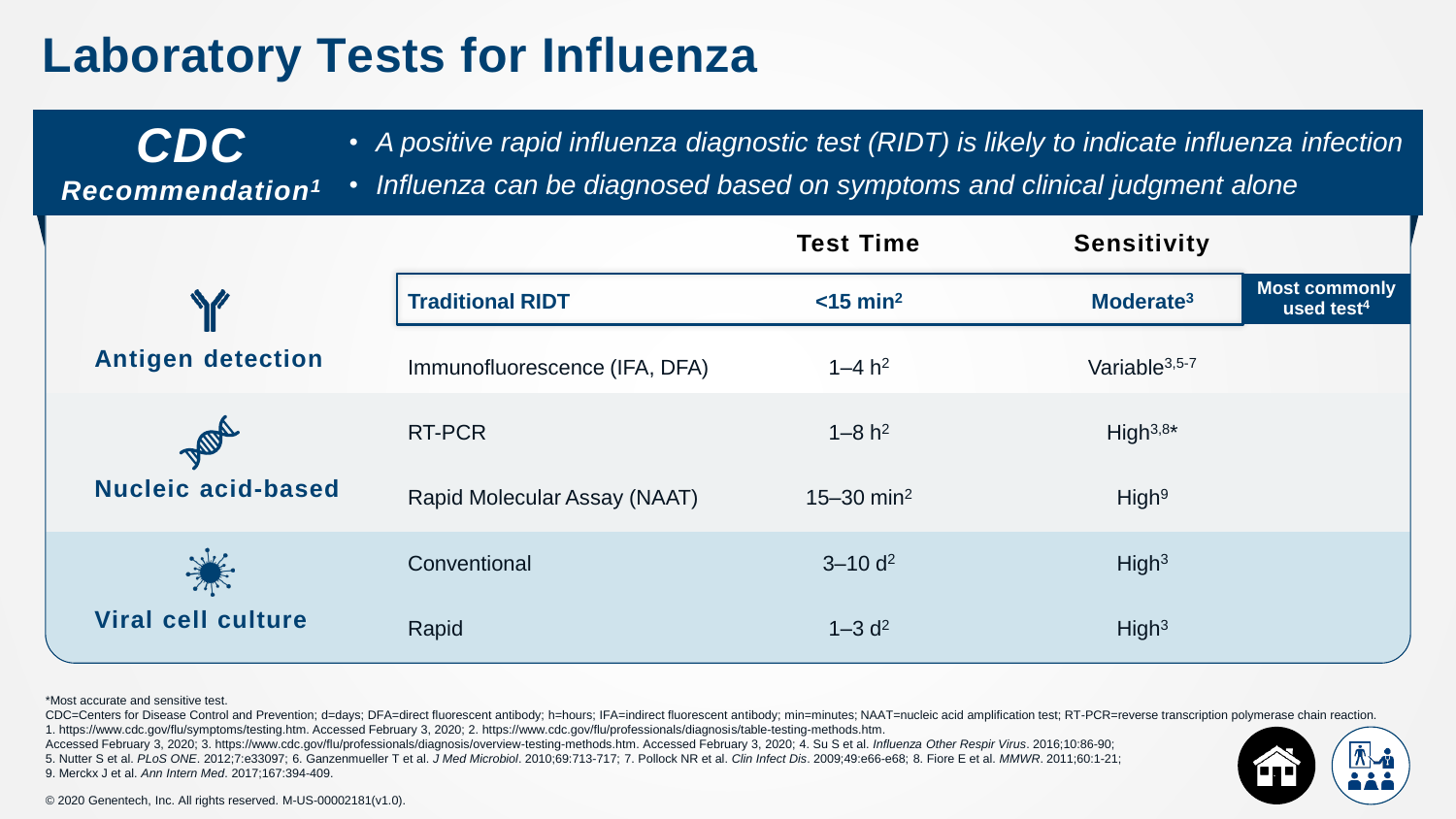## <span id="page-4-0"></span>**Alleviation of Influenza Symptoms**



for Disease Control and Prevention. https://www.cdc.gov/flu/professionals/antivirals/summary-clinicians.htm. Accessed February 4, 2020; 4. Li T et al. *Viruses*. 2015:7:4929-4944; 5. Koszalka P et al. *Influenza Other Respir Viruses*. 2017;11:240-246; 6. Noshi S et al. *Antiviral Res*. 2018;160:109-117; 7. Lee J et al. *Yonsei Med J*. 2017;58:778-785.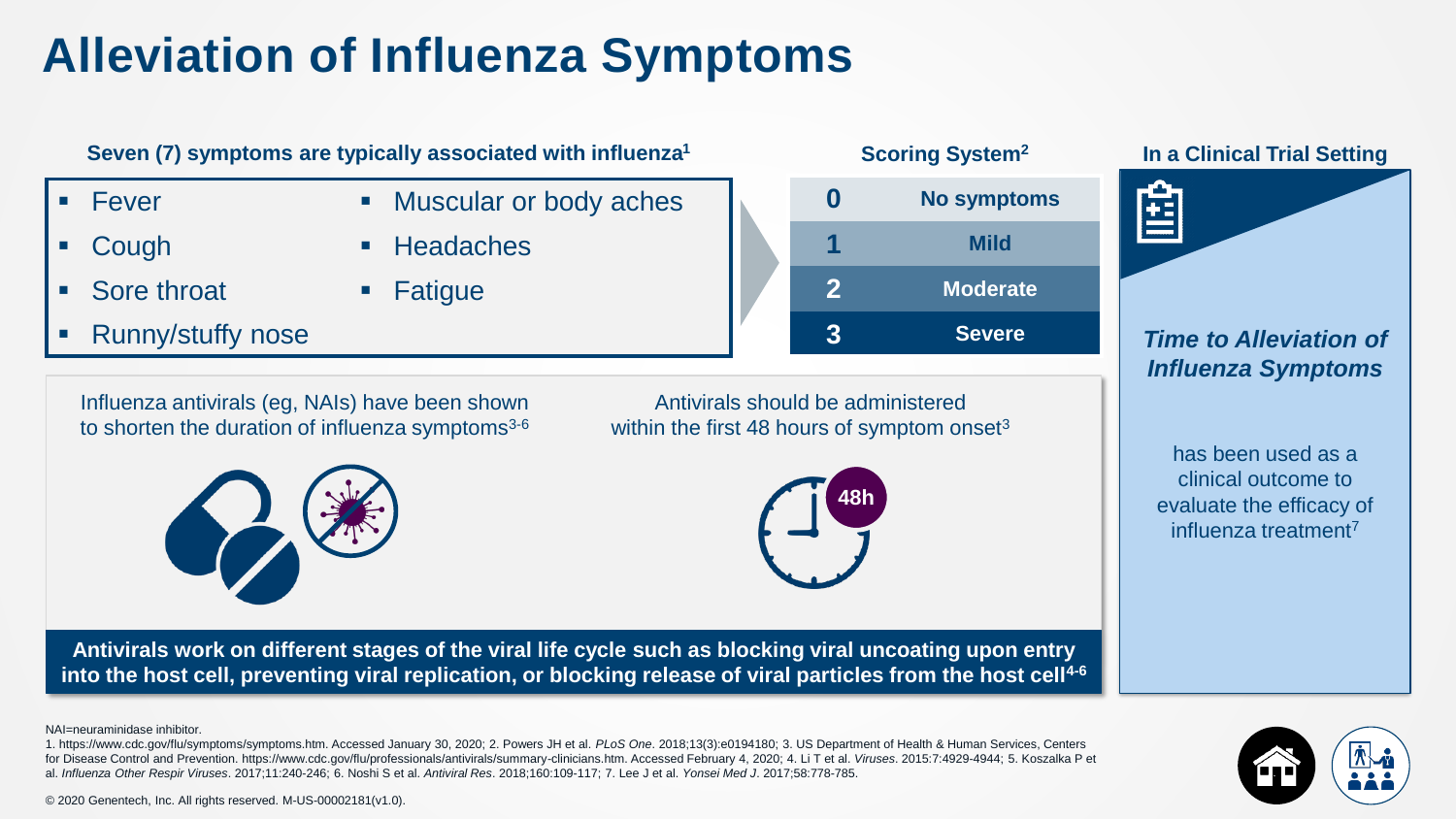### <span id="page-5-0"></span>**Transmission of Influenza**

**Approximately two-thirds of influenza cases are estimated to be transmitted by symptomatic patients and one-third by asymptomatic patients**

**Estimated proportions of influenza infections caused by symptomatic and asymptomatic people during the 2009 A/H1N1pdm influenza pandemic (England, 2009–2010)**



*Data may not be representative of the US during typical flu season*



Van Kerchhove K et al. *Am J Epidemiol*. 2013;178:1655-1662.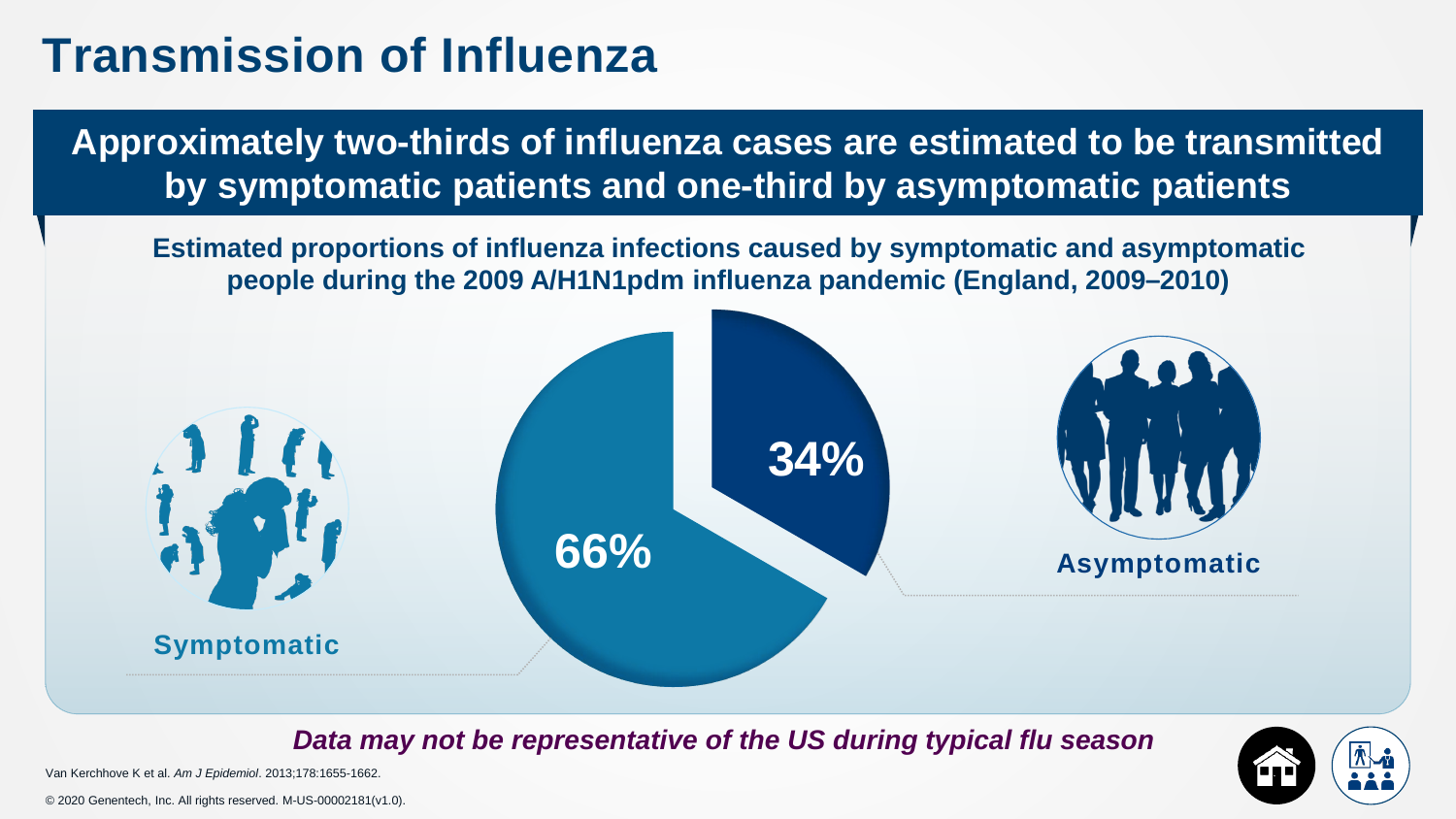<span id="page-6-0"></span>

### **CASE DETAILS**

- $\blacksquare$  Age 65\*
- Construction foreman
- Has diabetes and COPD
- Developed a fever, sore throat, and body aches
- **IMMEDIATELY CALLED 1.1 CONCOCO EVALUTE:** Immediately called primary care provider (PCP) because of existing comorbidities

#### **DISEASE COURSE**

 Started on antiviral based on symptoms and PCP clinical judgment



1. https://www.cdc.gov/flu/about/disease/high\_risk.htm. Accessed January 30, 2020; 2. https://www.cdc.gov/flu/about/disease/complications.htm. Accessed January 30, 2020; 3. Mertz D et al. *BMJ.* 2013;347:f5061.



© 2020 Genentech, Inc. All rights reserved. M-US-00002181(v1.0).





**Partic** 

*Improvement of [Influenza Symptoms](#page-9-0)*

*t***y touch to explore**  $\psi$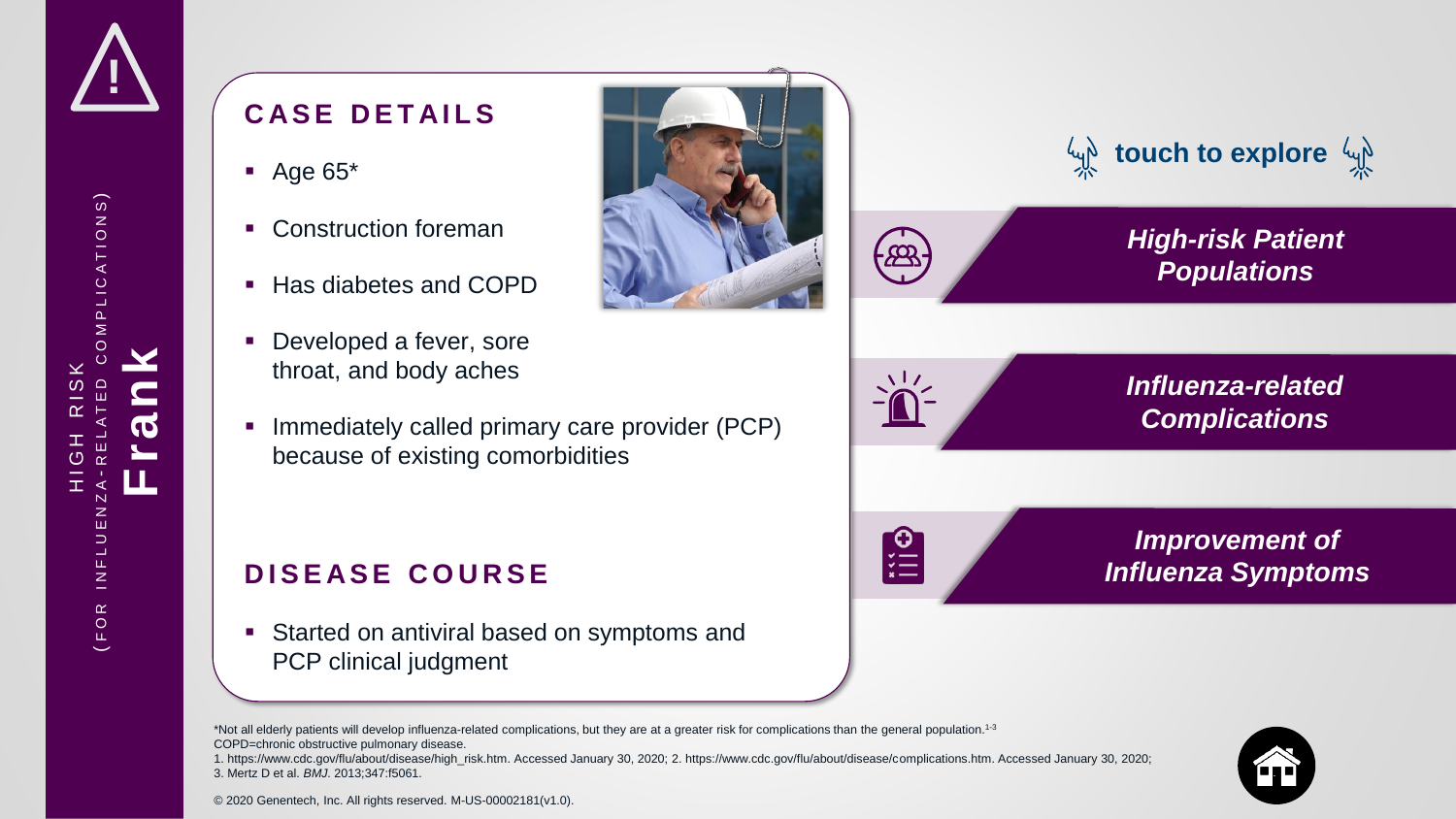## <span id="page-7-0"></span>**CDC: People at High Risk for Influenza Complications**



#### **Influenza is a serious health threat for high-risk patients2-4**

**!**

- $\triangleright$  Most influenza-related hospitalizations in adults with seasonal influenza are related to exacerbations of underlying diseases<sup>2</sup>
- Adults aged ≥65 years account for the majority of influenza hospitalizations (50–70%† ) and deaths (70–85%† ) in the US each year<sup>3</sup>
- Adults aged ≥65 years are especially vulnerable to influenza and related complications due to diminished immune responses<sup>4</sup>

\*Includes patients with asthma, neurological and neurodevelopmental conditions, chronic lung disease, heart disease, blood disorders, endocrine disorders, kidney disorders, liver disorders, metabolic disorders, people aged <19 years receiving long-term aspirin therapy, and people with extreme obesity (BMI ≥40 kg/m<sup>2</sup>); <sup>†</sup>CDC estimated occurrence.

AIDS=acquired immunodeficiency syndrome; BMI=body mass index; CDC=Centers for Disease Control and Prevention; COPD=chronic obstructive pulmonary disease; HIV=human immunodeficiency virus. 1. https://www.cdc.gov/flu/about/disease/high\_risk.htm. Accessed January 21, 2020; 2. Ipson MG et al. *J Infect Dis*. 2010;201:1654-1662; 3. https://www.cdc.gov/flu/toolkit/long-term-care/importance.htm. Accessed January 21, 2020; 4. Keilich SR et al. *Cell Immunol*. 2019;345:103992.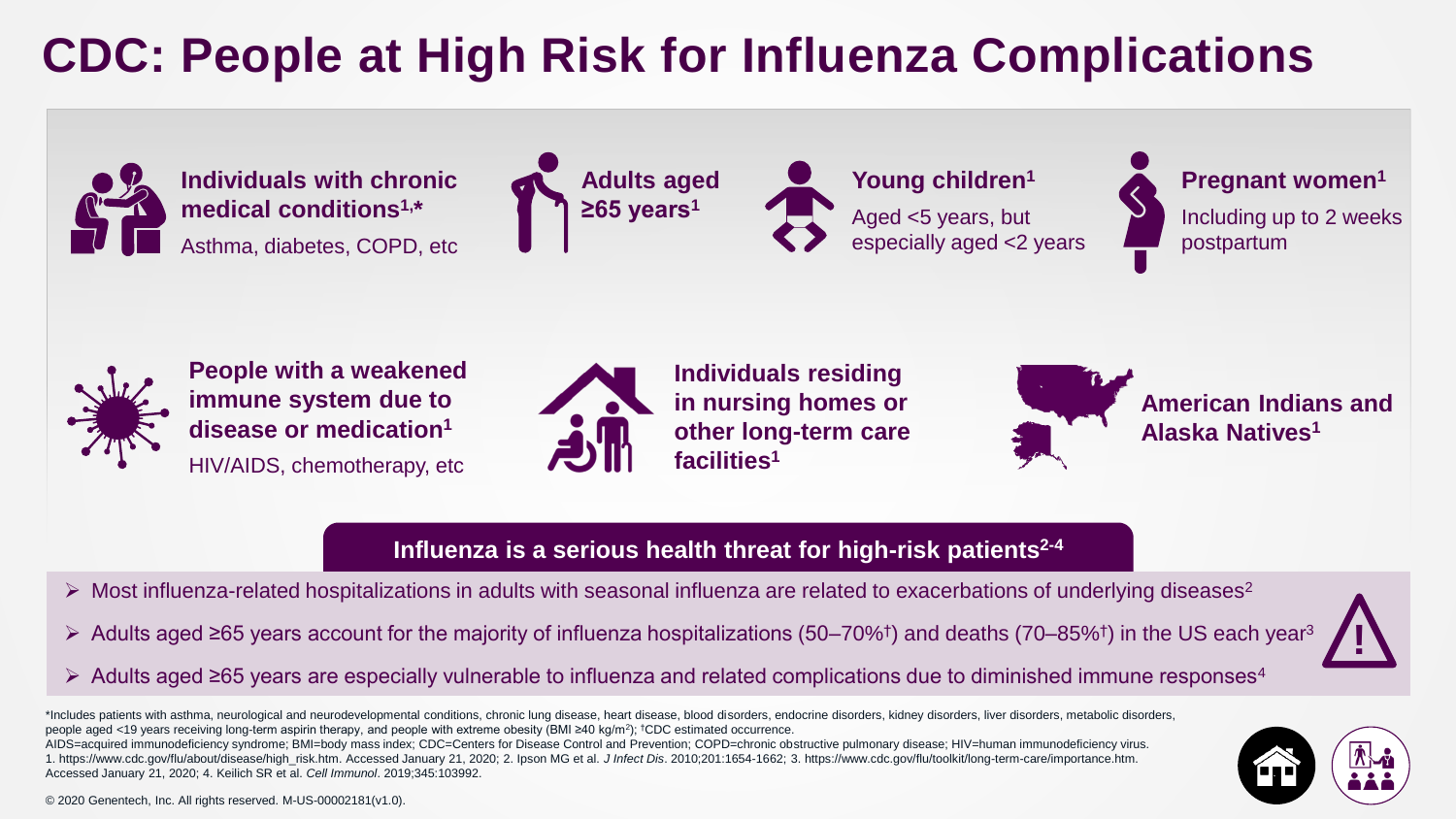### <span id="page-8-0"></span>**High-risk Patients Are More Likely to Develop Influenza-related Complications\***

#### **Influenza-Related Complications<sup>1</sup>**

#### **Moderate**

• Sinus infection • Ear infection

#### **Severe**

- Pneumonia
- **Worsening of chronic medical conditions**
- Myositis/rhabdomyolysis
- Multiorgan failure
- Sepsis
- **Myocarditis†**
- **Encephalitis‡**

**Influenza can make chronic health problems worse (eg, COPD, diabetes, asthma, heart failure)1,4-7**

- **COPD:** Exacerbations and increased clinical visits (outpatient, ED, inpatient)
- **Diabetes:** Difficulty with blood glucose control<sup>5</sup>
- Asthma: Triggered attacks, worsening of symptoms, and potentially pneumonia<sup>6</sup>
- **Heart failure:** Increased in-hospital morbidity and mortality<sup>7</sup>

#### **Most frequently described extrapulmonary complications<sup>8</sup>**

Recognition of these complications is critical to initiating organ-specific supportive care

\*Not all high-risk patients will develop influenza-related complications, but they are at a greater risk for complications than the general population<sup>1-3</sup>; <sup>†</sup>viral myocarditis<sup>8</sup>; ‡viral encephalitis.<sup>8</sup> COPD=chronic obstructive pulmonary disease; ED=emergency department.

1. https://www.cdc.gov/flu/symptoms/symptoms.htm. Accessed February 5, 2020; 2. https://www.cdc.gov/flu/about/disease/complications.htm. Accessed January 30, 2020; 3. Mertz D et al. *BMJ.* 2013;347:f506; 4. Wallick C et al. Presented at Options X; August 28‒September 1, 2019; Suntec, Singapore. 11163; 5. https://www.cdc.gov/flu/highrisk/diabetes.htm. Accessed January 30, 2020; 6. https://www.cdc.gov/asthma/asthma\_stats/flu-vaccine-among-adults-with-current-asthma.html. Accessed January 30, 2020; 7. Panhwar MS et al. *JACC Heart Fail*. 2019;7:112-117; 8. Sellers SA et al. *Influenza Other Respir Viruses*. 2017;11:372-393.